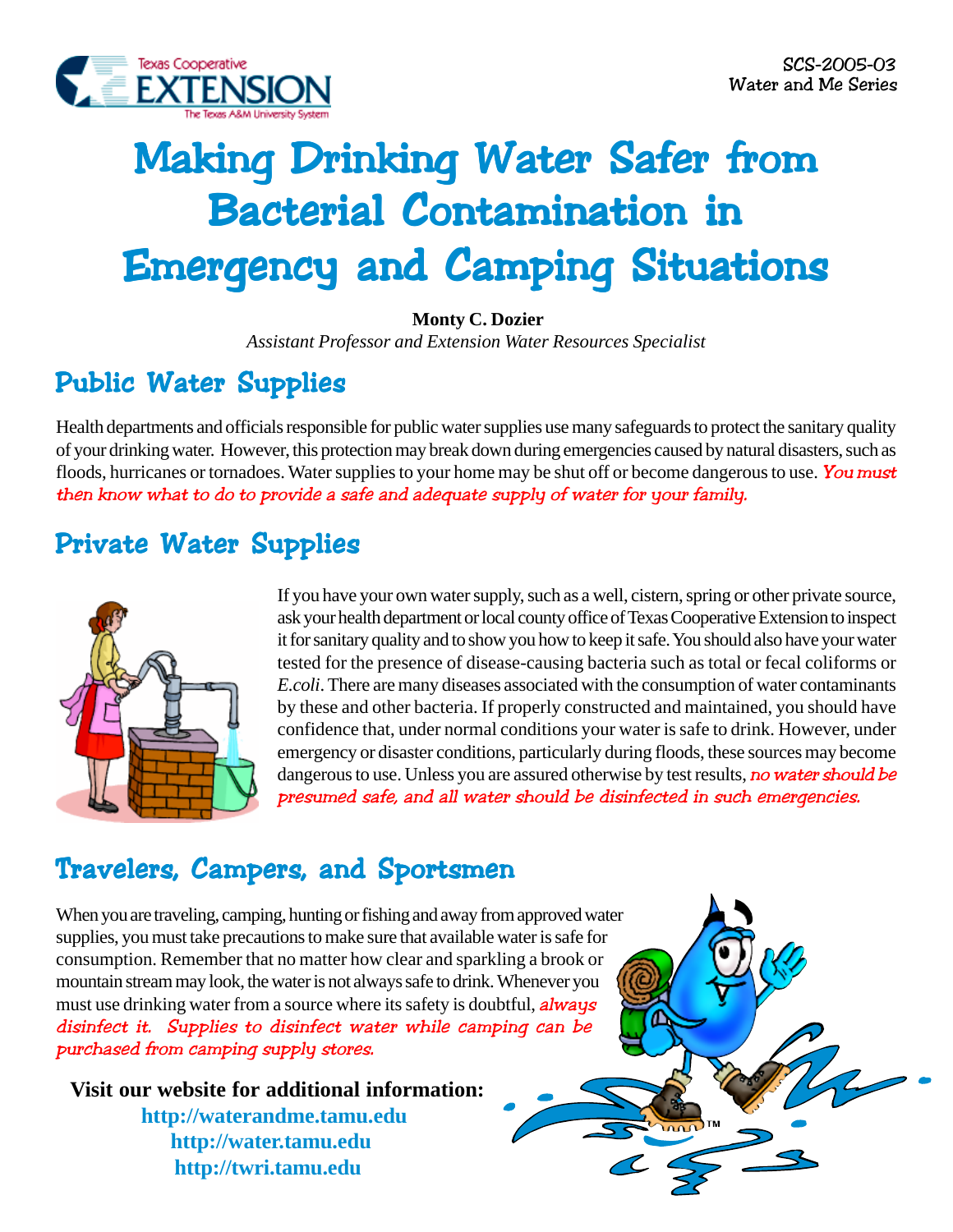# Emergency Sources

If it is necessary to select an emergency water source, remember that underground water, such as that obtained from wells or springs, is less likely to contain contamination harmful to your health than water from surface sources.

However, if underground water is not available, surface water from a creek, river, lake or pond, in that order, should be used if available. Avoid water having a dark color, an

odor or containing floating materials since such things may indicate pollution. If possible, surface water should be obtained upstream from an inhabited area and dipped from below the surface*.* Remember to disinfect all water when you are unsure of its quality before is it consumed.

Also remember, if your home supply is interrupted, limited amounts of water may be obtained by draining the hot water tank, melting ice cubes or using water in the toilet tank.

## Methods of Disinfection

The following simple procedures, including use of either heat or chemical disinfection and clean containers (to the extent possible), will reduce or eliminate usual harmful bacteria that may be present in water obtained under emergency conditions.

#### Heat

- 1. Strain water through a clean cloth, coffee filter, or paper towel into a container to remove any sediment or floating matter.
- 2. Boil the water vigorously for at least 10 minutes.
- 3. After it cools, the water is ready to use. To improve the taste, you may add a pinch of salt to each quart of boiled water, or pour the water back and forth from one clean container to another several times.

### Chemicals

If boiling water is not possible, strain the water as in listed above and disinfect with any one of several chemicals as follows (choice of chemical is based on availability):



Liquid Chlorine Bleach *(from the home laundry or grocery store)*. Read the label to find percentage of chlorine available and follow this table.

| <b>Available Chlorine</b> | <b>Drops to be Added per Quart</b> |                     |
|---------------------------|------------------------------------|---------------------|
|                           | <b>Clear Water</b>                 | <b>Cloudy Water</b> |
| 1 percent                 | 10                                 | 20                  |
| $4$ to 6 percent*         | 2                                  | 4                   |
| 7 to 10 percent           |                                    |                     |

*\*Common unscented household laundry bleach*